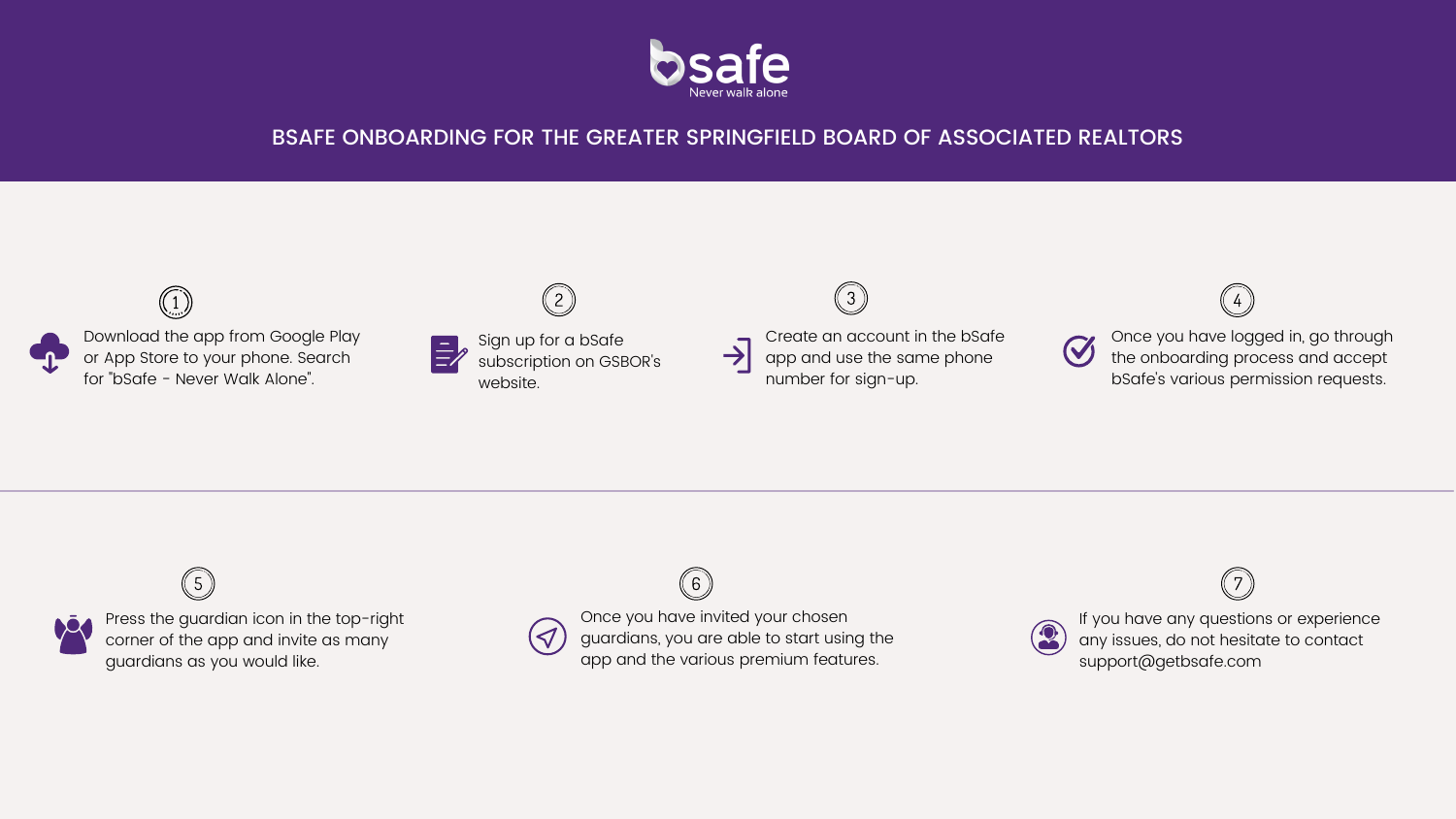Voice Activation - The SOS alarm can simply be activated by saying a chosen key phrase.



Follow Me - Invite chosen contacts to follow current location via live GPS tracking.





Sos Alarm -Activate the alarm by pressing the button or by using voice activation. Chosen contacts will receive an alarm with the user's location and see/hear what is happening live.



Live Streaming - Live stream any situation and share directly with chosen contacts.



Recording - Live stream material is automatically recorded. Files are saved and sent to user and chosen contact's cell phone.



I'm Here - Communicate current location with chosen contacts.



Timer Alarm - Set a timer for a certain time period. If user has not checked in within that given time, the sos alarm is triggered.



Fake Call - Can be activated in a threatening situation and create a distracting element to the situation.